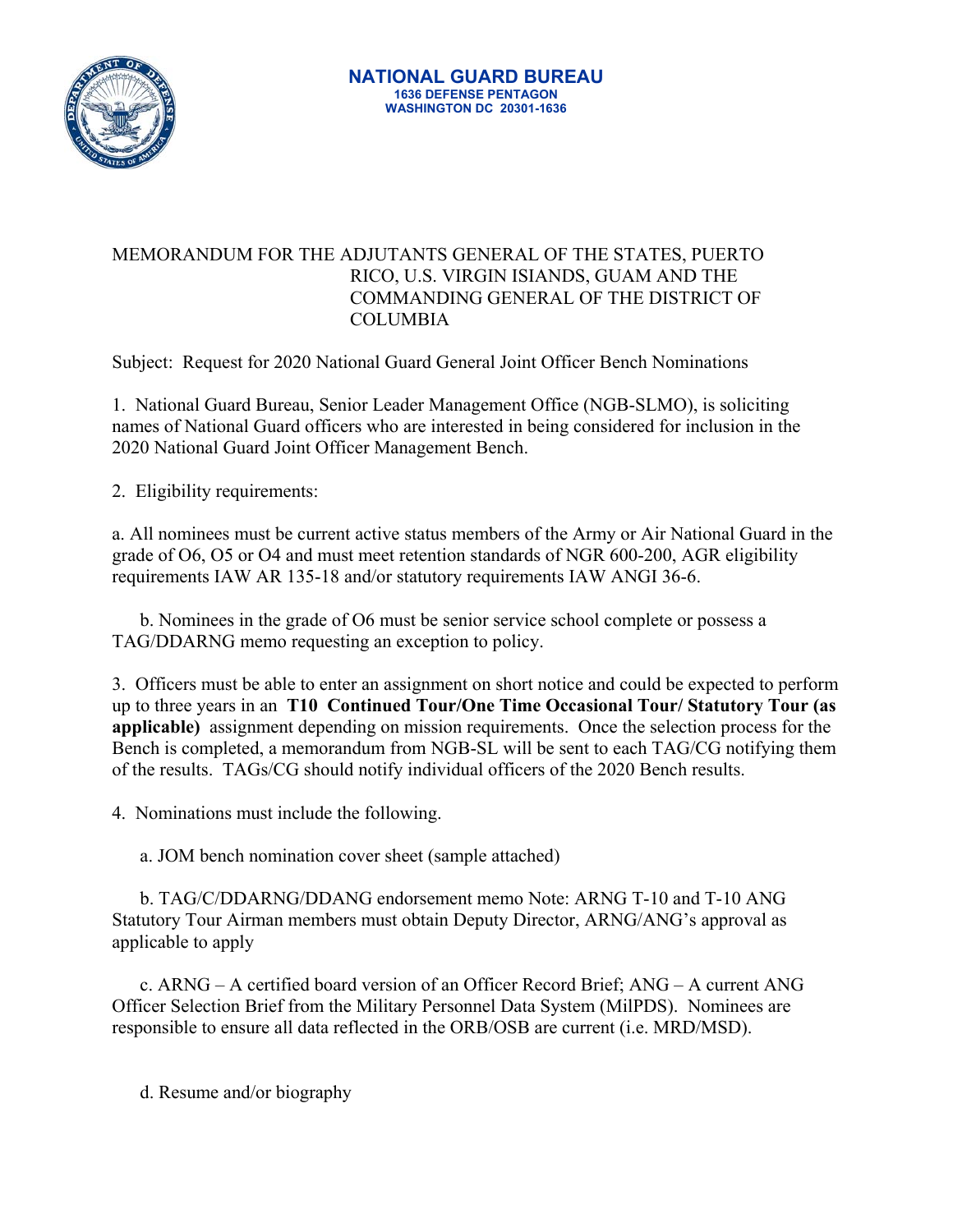e. Last five Officer Evaluation/Performance Reports as required by AR 623-3 or AFI 36- 2406.

 f.DA Form 705 and DA Form 5500 (if applicable) or AFFMS II fitness report reflecting applicants compliance as established by FM 7-22 or AFI 36-2905, by and through the announcement closeout date of 30 June 2020.

g. Letter of Intent signed by the nominee (sample attached). Signing the Letter of Intent indicates a willingness and availability to serve. Request members indicated preference for potential start dates within the next 12 months.

h. All officers are required to complete a Comprehensive Summary Sheet (CSS) (instructions attached) via the SLMO restricted site at https://gko.portal.ng.mil/ngb/STAFF/D01/GO/restricted/Site%20Pages/GOBench.aspx. The one-page CSS includes the nominee's key military accomplishments, important personnel items All officers are required to sign and verify the comprehensive summary sheet digitally. Those not digitally signed and verified will not be forwarded to the panel for review. The CSS **must be completed on or before 30 June 2020.** Members must have a GKO account to access the SLMO restricted site. Once a GKO account has been established access to the SLMO restricted site may be requested via https://gkoportal.ng.mil/ngb/STAFF/D01/GO/restricted/

5. If an officer is selected to be on the 2020 Bench and no longer wishes to participate, or TAG/CG/DDARNG/DDANG no longer supports the officer's inclusion, TAG/CG/DDARNG/DDANG must submit a memorandum requesting the officer's name be removed from consideration. If an officer declines a nomination or selection, at leadership's discretion, they could be removed from the 2020 Bench.

6. Packages must be received by NGB-SLMO **NLT COB 30 June 2020**. All nomination packages should be emailed to ng.ncr.ngb-arng.mbx.gomailbox@mail.mil with the subject line "last name, first initial 2020 JOM Bench". Please 'cc' adam.a.bourassa.mil@mail.mil and michael.j.nei.mil@mail.mil on package submission (complete package must be in single PDF format – do not put in PDF PORTFOLIO format). Emails containing nomination packages must be encrypted to protect the nominees' personally identifiable information.

7. My points of contact are Lt Col Adam Bourassa, adam.a.bourassa.mil@mail.mil**,** COMM 703-604-4409 and CPT Michael Nei, michael.j.nei.mil@mail.mil, COMM 605-520-1682 If sending an email, please include "last name, first initial 2020 JOM Bench" in the subject line.

> GEROCK.MICHAE Digitally signed by<br>L.T.1052959329 - Oate: 2020.05.19 08:04:22 -04'00' L.T.1052959329

Michael T. Gerock Brigadier General, USAF Director, Senior Leader Management